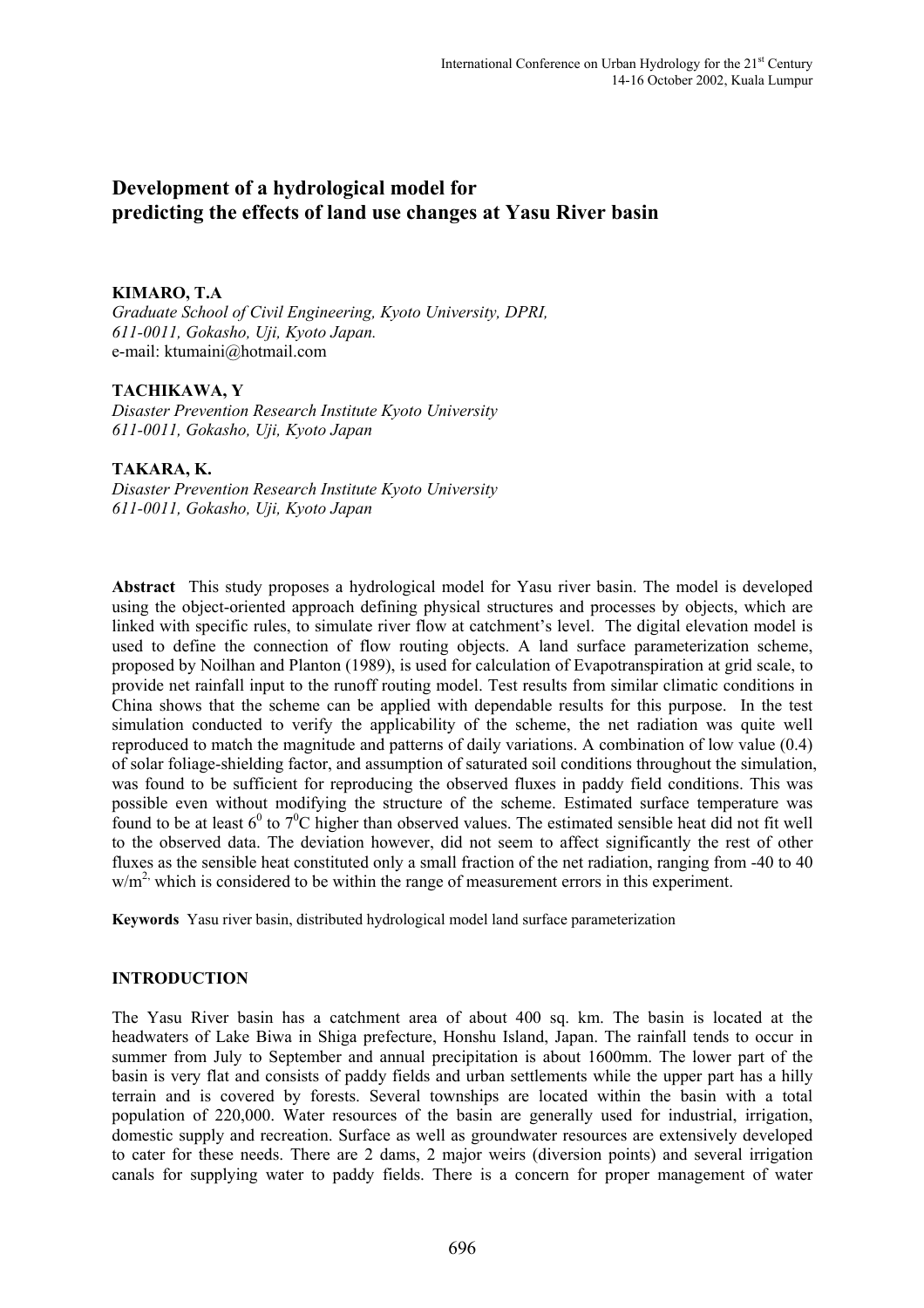resources of this basin in order to satisfy optimally conflicting demands between water use for meeting daily demands and water required to maintain the environmental quality of the river. This involves modeling studies to establish among others the sensitivity of water resources to environmental and climatic factors for future planning and operational for purposes.

#### **STUDY APPROACH**

The current work employs mathematical modelling for quantification of the runoff distribution in the basin over space and time. The underlying assumption is recent and historical river flow variation patterns can be explained by observed changes in both the forcing climatic and land use data. It is also known that the rivers in the basin have been extensively taped for irrigation and water supply. With this fact inn mind one of the objectives in this study is to include the spatial information data on water use and study their effects downstream. Statistical analyses are able to show changes in the climatic data but to interpret the effect of such changes to a river flow a model is required. In this particular study a distributed rainfall runoff model for a study basin is proposed at 500x500m spatial resolution. The net rainfall input to this model is obtained by vertical moisture balance at same spatial resolution using a land surface parameterization scheme with spatial data generated from observed ground stations in or near the basin. The horizontal movement of water is defined by digital elevation model of the basin using the 8D steepest flow direction algorithm. Through the object oriented programming approach, grid cells are considered as objects, which can be connected horizontally or vertically with other objects, data files or output files. This approach makes it easier to include any objects within the model to represent physical structures or conditions, which affect the river flow, thus including their effect on the simulated flow. In this particular work such objects are expected to represent structures such diversion points, reservoirs or physical processes such as overland flow or evaporation. Layers of objects forms different levels of water balance in the vertical direction while horizontal position or connection are determined by geographical data to include processes or structures affecting the horizontal movement of water. A conceptual model of a basin using this approach is shown in Figure 1 below.



Figure 1: Schematic diagram of the cell distributed model in 3D

# **MODEL CONSTRUCTION**

The object-oriented approach is employed in this study as an efficient way of interrelating the various physical process and objects interacting with water movement horizontally and vertically in the study basin. In the current study the model is divided into two main parts to deal with the vertical and horizontal processes. The vertical process objects are defined to link data and functions for calculation of energy and moisture balance at grid scale. In the present formulation each grid cell is treated as such object. The ohymos library functions Takasao *et al.* (1996), Ichikawa *et al.* (2000) is applied to input data to the object and send results to other objects or output files. A typical vertical grid object using the proposed land surface scheme consist of eight (8) data ports for sending in data and ten (10) send data ports for sending out the calculated variables. The input data consist of air temperature,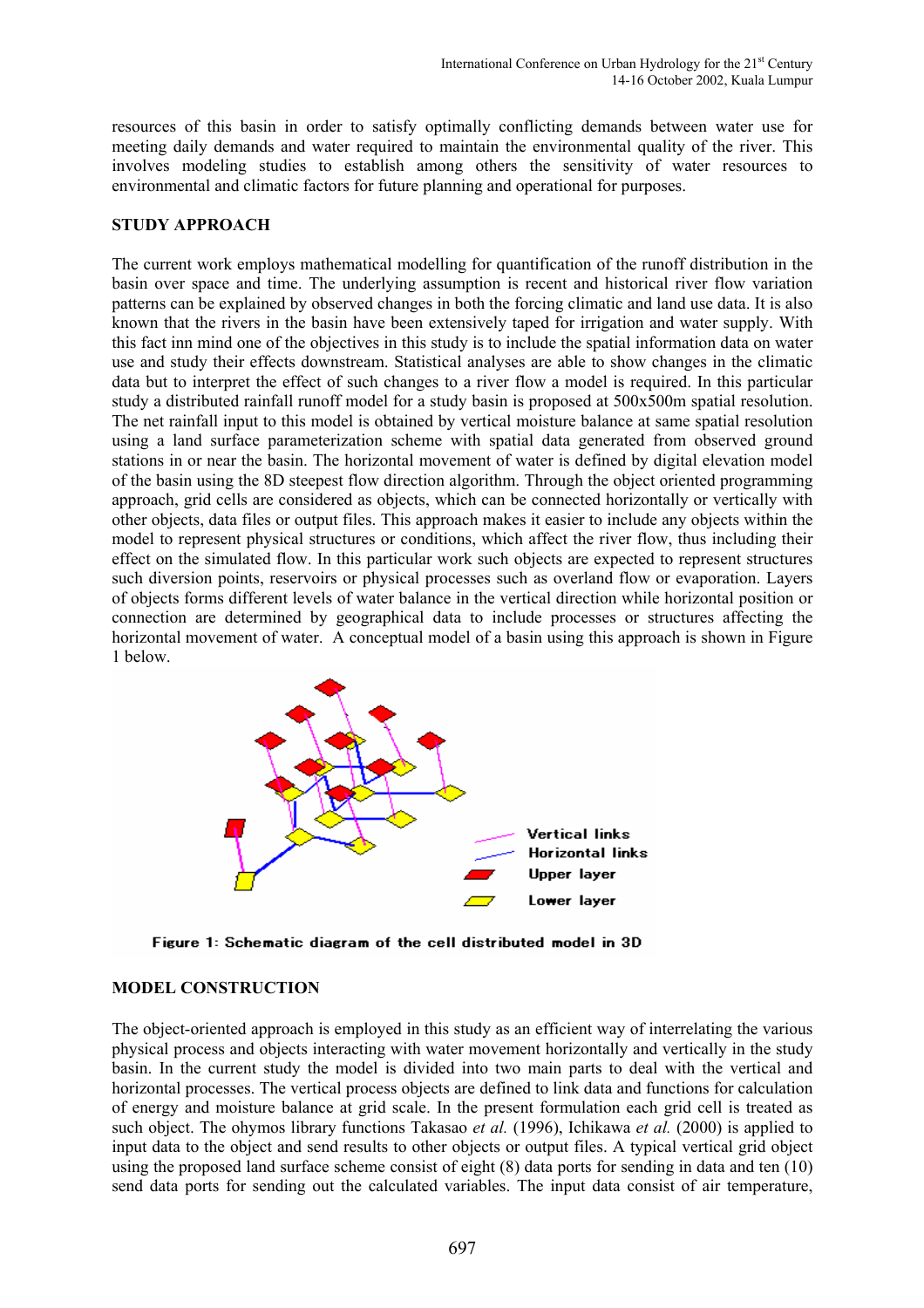solar radiation, long wave radiation, specific humidity, vapor pressure, wind speed, as well as albedo and leaf area index. The send ports sends out the evaporation at Canopy level, ground level and evapotranspiration. Other results sent out are surface and deep ground temperature, soil moisture and the net grid rainfall.



Figure 3: Typical vertical object



The horizontal movement of water over the land is defined by the steepest direction method using the DEM data. At each grid level excess rainfall generated by the vertical objects is sent to the input ports of horizontal objects for flow routing. In the current stage the horizontal objects uses the lumped kinematic wave model Shiiba et al. (1996) to route the flow to outlet of the grid where the send port sends it to a downstream object. To effect an automatic connection of objects horizontally the flow map at the same resolution as grid cells is stored in a file, which is referred during model construction while executing the model. The flow network stored in this form can be considered, as channels and information about physical structures can be included in the network at their exact geographical locations. In this study a 50m DEM data of Japan is used to create a flow network at 500m resolution utilized in this model as shown in figure 4.

#### **PHYSICAL PROCESSES**

In order to study water movement realistically the model have to simulate the physical processes involved in the local water cycle. Of major concern here are biophysical properties of the basin, which govern exchange of moisture between land and atmosphere. When these processes are properly represented in the model it enables river flow studies involving the dynamics of vegetal cover to be conducted which is one of the main objective of this study. In the current approach the physical processes involved in generating the net rainfall that is the main input to the rainfall runoff model are modeled at each grid using a scheme proposed by Noilhan and Planton (1989). The scheme models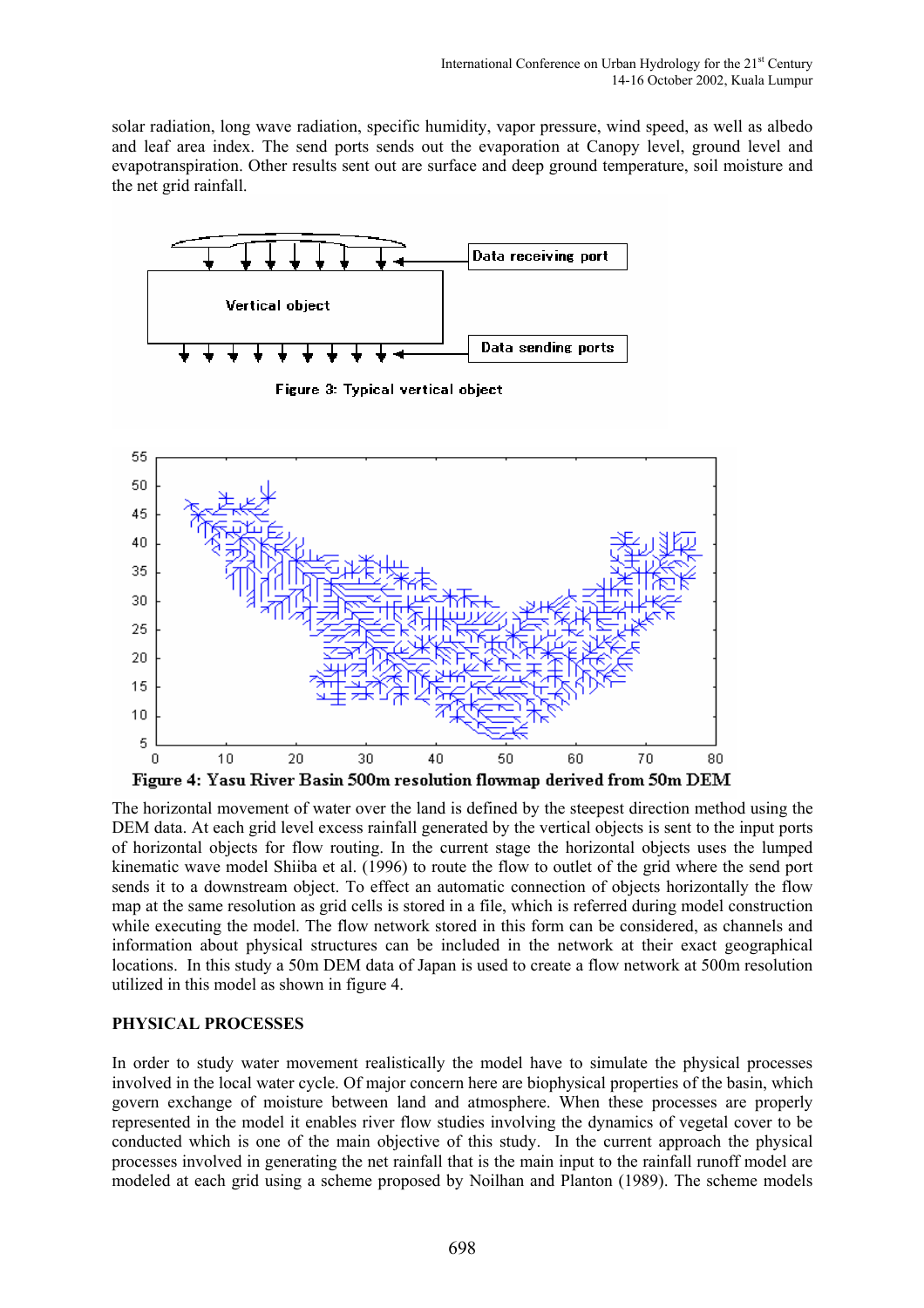the radiation balance at the ground surface and vertical moisture movement at each grid depending on the climatic input data soil types and land use as defined by leaf area index and albedo. A schematic diagram of this model is shown in Figure 2 followed by a brief discussion of the main components. For full discussion of this scheme a reference is made to the works Noilhan and Planton (1989) and Sealers and Mintz (1986) among others.



**Figure 2 Vertical Model Structure**

The governing equations for energy and moisture movement in vertical direction applied for each grid are given at canopy level, ground level and deep soil level. Soil heat is described by temperature at the surface and deep soil layer by equations 1 and 2 below as

$$
\frac{\partial T_s}{\partial t} = C_T G - \frac{2\pi}{\tau} (T_s - T_2)
$$
\n
$$
\frac{\partial T_2}{\partial t} = \frac{1}{\tau} (T_s - T_2)
$$
\n(1)

Where  $T_s$  is surface layer soil temperature [K],  $T_2$  is the mean daily soil temperature [K] of deep soil layer over period τ obtained by force restore method Bhumralcar (1975) and Blackdar (1976). In Equation 3 *G* is the heat storage rate in the soil vegetation medium, which is equal to the sum of all the atmospheric energy fluxes at the surface.

$$
G = R_n - H - LE \tag{3}
$$

where  $R_n$  is the net radiation at the surface, *H* and *LE* the sensible and latent heat fluxes from the atmosphere.

The coefficient  $C_t$  in equation 4 is expressed as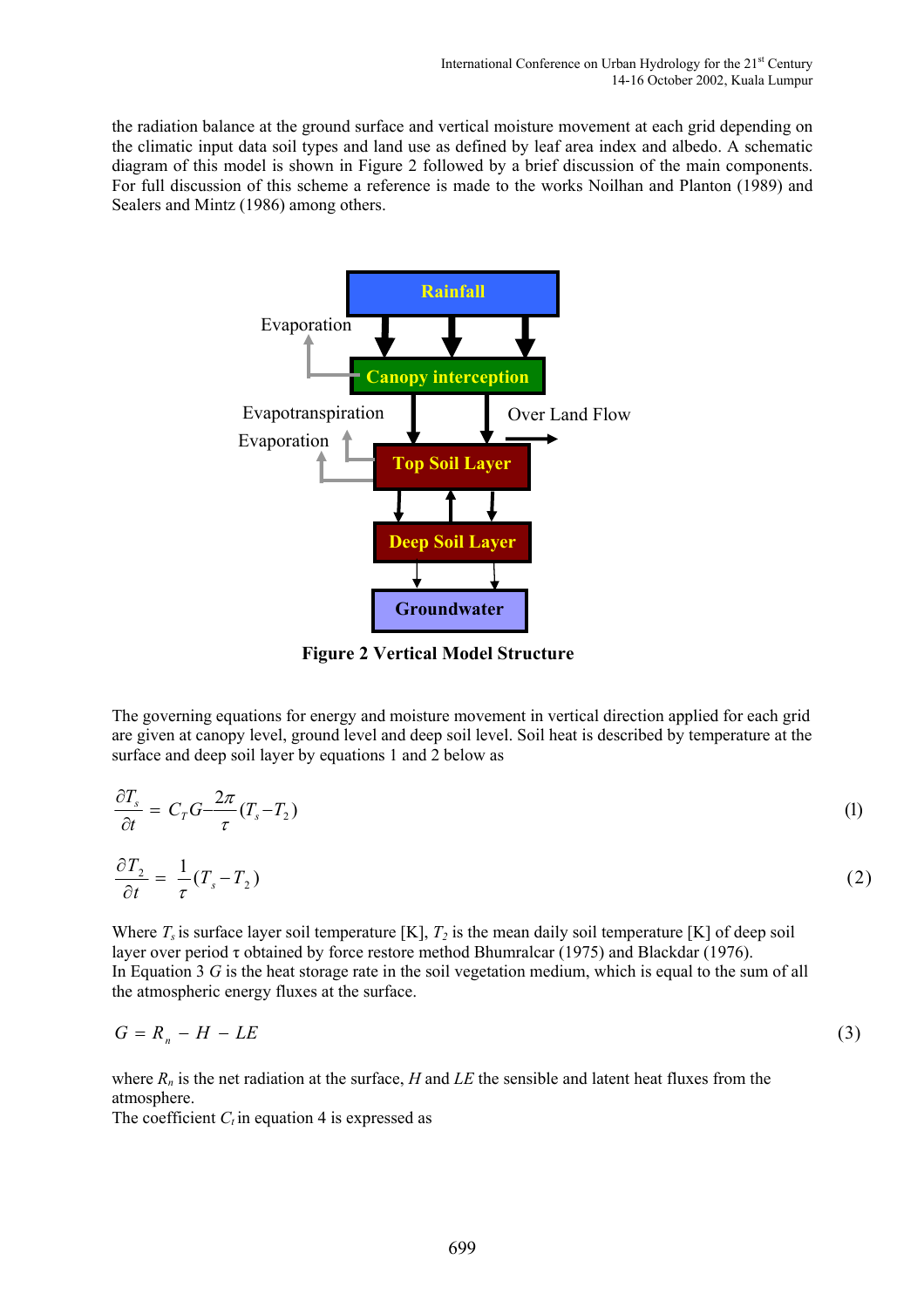$$
C_T = 1 / \left( \frac{1 - \text{veg}}{C_G} + \frac{\text{veg}}{C_v} \right)
$$
 (4)

where

$$
C_G = C_{G_{sat}} \left(\frac{W_{sat}}{W_2}\right)^{\frac{1}{2\log 10}} \tag{5}
$$

To complete the definitions the values of *b* and *CGsat* are referred to clap and Honberger (1978). The moisture movement is modeled at canopy top soil and deep soil layers. The soil moisture at top layer  $(W_g)$  and in the deep  $(W_2)$  layer are given by

$$
\frac{\partial w_g}{\partial t} = \frac{C_1}{\rho_w d_1} (P_g - E_g) - \frac{C_2}{\tau} (w_g - w_{geq})
$$
\n
$$
0 \leq w_g \leq w_{sat} \tag{6}
$$

And

$$
\frac{\partial w_2}{\partial t} = \frac{1}{\rho_{w} d_2} (P_g - E_g - E_{tr}), 0 \leq w_2 \leq w_{sat} \tag{7}
$$

Where  $P_g$  is the flux of liquid water reaching soil surface,  $E_g$  the evaporation at the soil surface,  $E_{tr}$  the transpiration rate,  $\rho_w$  the density of liquid water and  $d_l$  an arbitrary normalization depth of ten centimeters. The two coefficients  $C_1$  and  $C_2$  and the surface volumetric moisture  $W_{\text{geq}}$  when gravity balances the capillarity forces have been calibrated for different soil moistures as discussed in Noilhan and Planton (1989). The equation governing intercepted water at the canopy level is stated as

$$
\frac{\partial w_r}{\partial t} = v e g P - (E_v - E_{tr}) - R_r \tag{8}
$$

where *P* is the precipitation rate at the top of the vegetation,  $E<sub>v</sub>$  the evaporation from vegetation including the transpiration  $E_t$  and direct evaporation  $E_t$  when positive, and dew flux when negative (in this case  $E_{tr} = 0$ ),  $R_r$  is the runoff of the interception reservoir. This runoff occurs when  $W_r$  exceeds a maximum value *Wrmax* depending on the density of the canopy. *Wrmax* is calculated according to Dickinson (1984) as

$$
W_{r\text{max}} = 0.2 \text{vegLA[mm]} \tag{9}
$$

For calculation purposes Equations 1 and 2 and 6 to 8 can be written in the following compact form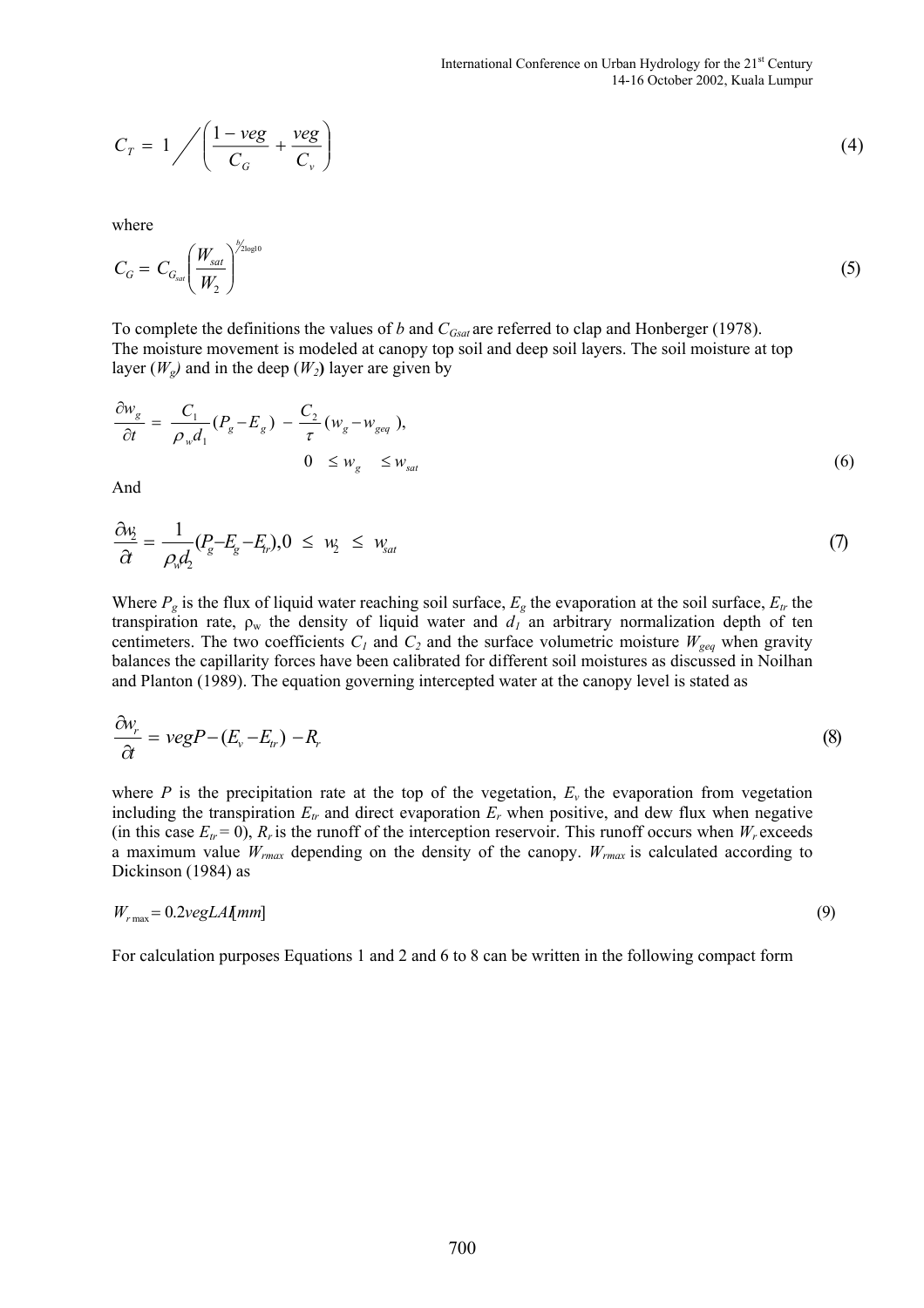$$
\frac{\partial T_t}{\partial t} = f_1(T_s, T_2, W_2, W_g, W_r; t)
$$
\n
$$
\frac{\partial T_2}{\partial t} = f_2(T_s, T_2; t)
$$
\n
$$
\frac{\partial w_g}{\partial t} = f_3(T_s, W_g, W_2; t)
$$
\n
$$
\frac{\partial w_2}{\partial t} = f_4(T_s, W_g, W_2, W_r; t)
$$
\n
$$
\frac{\partial w_r}{\partial t} = f_5(T_s, w_r; t)
$$
\n(10)

Where  $f_1$  to  $f_5$  are functions representing the right-hand side of the original equations 1-2 and 6-8 above. A five step Runge Kutta method William et al. (1995) was utilized to obtain a simultaneous solution of the system of equations (10) above for  $T_s$ ,  $T_2$ ,  $W_2$ ,  $W_g$  and  $W_r$  while imposing the necessary conditions for moisture and energy balance. As cited earlier the scheme even though taking into consideration all important runoff generation factors such as soil types, vegetation cover soil moisture yet it has remained simple enough to be applied with easy to a local area using operational meteorological data. The real challenge however is specification of the initial conditions for moisture and temperature, which are important to arrive at correct results.

#### **The Yasu River basin**

 $\overline{ }$  $\downarrow$  $\left| \right|$  $\downarrow$  $\downarrow$  $\left| \right|$ 

 $\Big\}$  $\left| \right|$  $\left| \right|$  $\left| \right|$  $\left| \right|$  $\downarrow$ 

 $\left\lceil \right\rceil$ 

₹

 $\overline{\mathfrak{l}}$ 

The Yasu river basin is in Shiga prefecture Japan. The basin is approximately 400 square kilometers. The mean annual rainfall is estimated at 1600 mm and the main land use categories are forests (60%), paddy fields (20%) and urban area (9%). The urban area percentage is expected to increase in the near future due urban rural migration caused by people looking for cleaner countryside environment for a home away from overcrowded noisy urban areas of Osaka and Kyoto cities.



Figure 5: Locations of river gauging stations and rainfall stations in the Yasu river basin

The upper reaches of the river have 3 dams namely Taniguchi, Yasugawa and Ohara for regulating flows in the river during floods. The river gauges are installed at Ukawa, Kashiki, Chuugumbashi,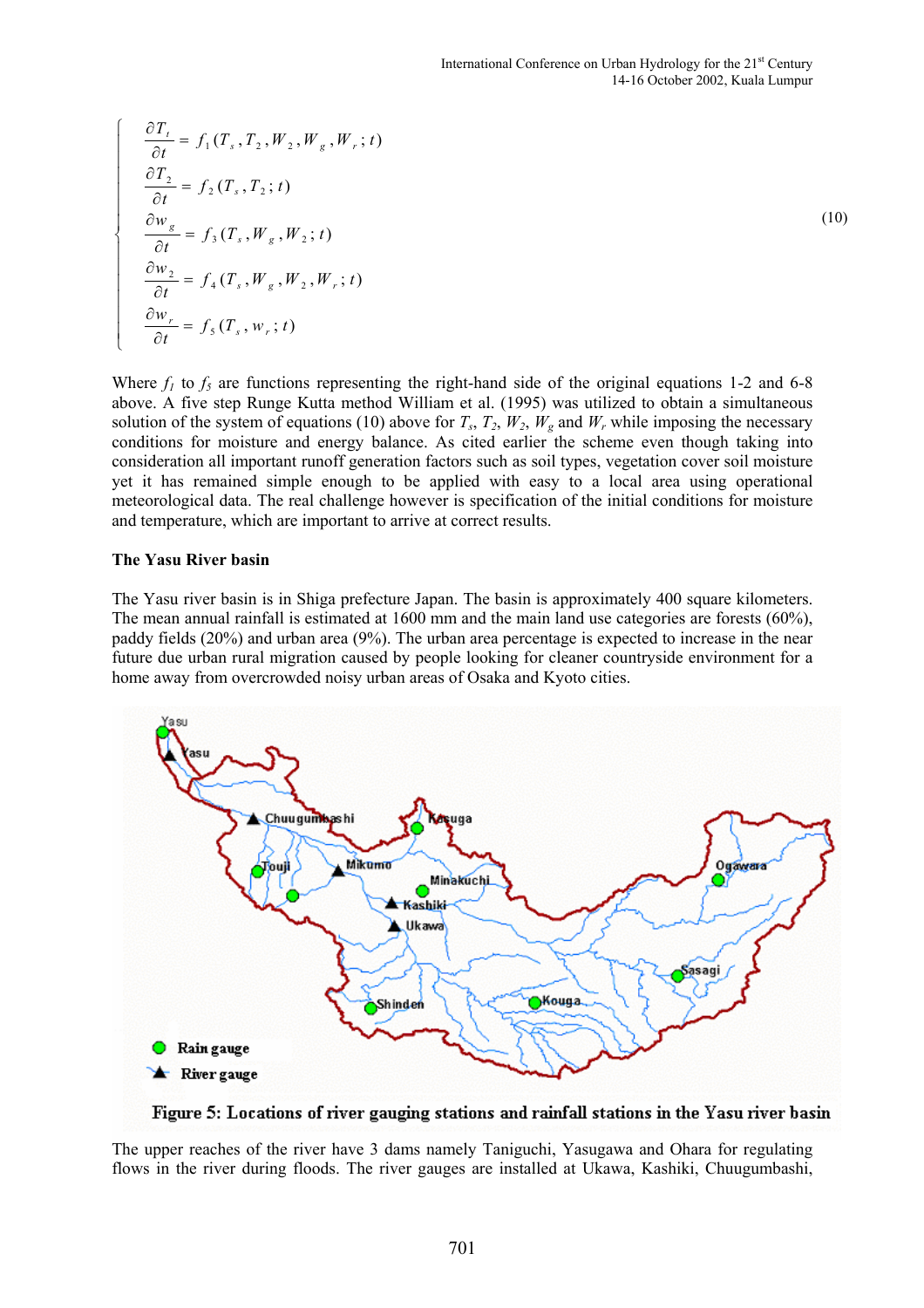Mikumo and Yasu and there are rain gauges at seven location fairly distributed over the basin as shown in Figure 5 above. Data available at these stations are summarized in Tables 1 and 2 below.

| Station      | Available water level | Available Water level |
|--------------|-----------------------|-----------------------|
|              | (hourly data)         | (daily data)          |
| Yasu         | 1975-2001             | 1975-2001             |
| Chuugumbashi | 1978-2000             | 1978-2000             |
| Kasiki       |                       | 1978-2000             |
| Mikumo       | 1975-1998             | 1975-1998             |
| Ukawa        |                       | 1978-1998             |

**Table 1 Available River flow data in Yasu river basin** 

The Yasu river gauge is the main focus of river flow study and a point for comparing model simulation and observed data. The station is located in the lower reaches of the river and the effect of changes upstream can thus be studied. The river flow at this station is also highly regulated by upstream headwater works and dams requiring necessarily inclusion of such effects in the model in order to compare the observed and estimated hydrographs. Rainfall records are better and extend a larger time period than river flow data as shown in Table 2.

| Station        | Location              | Available   |
|----------------|-----------------------|-------------|
|                |                       | continuous  |
|                |                       | hourly data |
| Yasu $(R27)$   | 136°00'22" 35°04'10"  | 1969-1996   |
| Kouga (R24)    | 136°14'17" 34°54'03"  | 1969-1996   |
| Minakuti (R19) | 136°10'07" 34°50'13"  | 1969-1996   |
| Sasagi (R22)   | 136°19'40" 34°55'03." | 1969-1996   |
| Kasiga         | 136°09'53" 35°00'35"  | 1969-1996   |
| Kumoi          | 136°05'14" 34°58'04"  | 1969-1996   |
| Ogawara        | 136°21'10" 34°58'39"  | 1971-1996   |
| Shinden        | 136°08'11" 34°53'50"  | 1970-1996   |
| Touji          | 136°03'56" 34°58'57"  | 1969-1996   |

**Table 2 Available Rainfall data in Yasu river basin** 

Meteorological data is available only at special observatories managed by the Japan meteorological agency. The nearest station is at Hikone observatory where input data required for evapotranspiration has been obtained. This data includes the sunshine hours, vapor pressure and air temperature, which is used to calculate the long and short wave radiation input to the model. At least the records consist of 12 years of data dating back to 1989 from 2000.

#### **Test simulations and discussions**

Before using the model for studying the land use and climate changes it is required to test the various components of the model to verify their ability to model the natural behavior. This not only involves the check of the accuracy of calculations but more importantly the performance of the model in the same climatic and environmental factors specific to a given basin. Since in this approach the model is deterministic longterm term records are not necessary for calibration and verification as for a black box approach. However the tuning of parameters to obtain desirable results under assumptions of various initial conditions are necessary. In the first part of this study the vertical process component utilizing the Noilhan and Planton scheme was tested for paddy field conditions using Game/Hubex-IOP data Tanaka et al. (1998) obtained from test sites in China. The data was collected during the summer season of 1998. During this experiment full set of flux data was obtained including radiation data and climatic variables required as input to the land surface scheme. The experiment also collected data for temperature at ground surface and deep soil level thus providing a basis for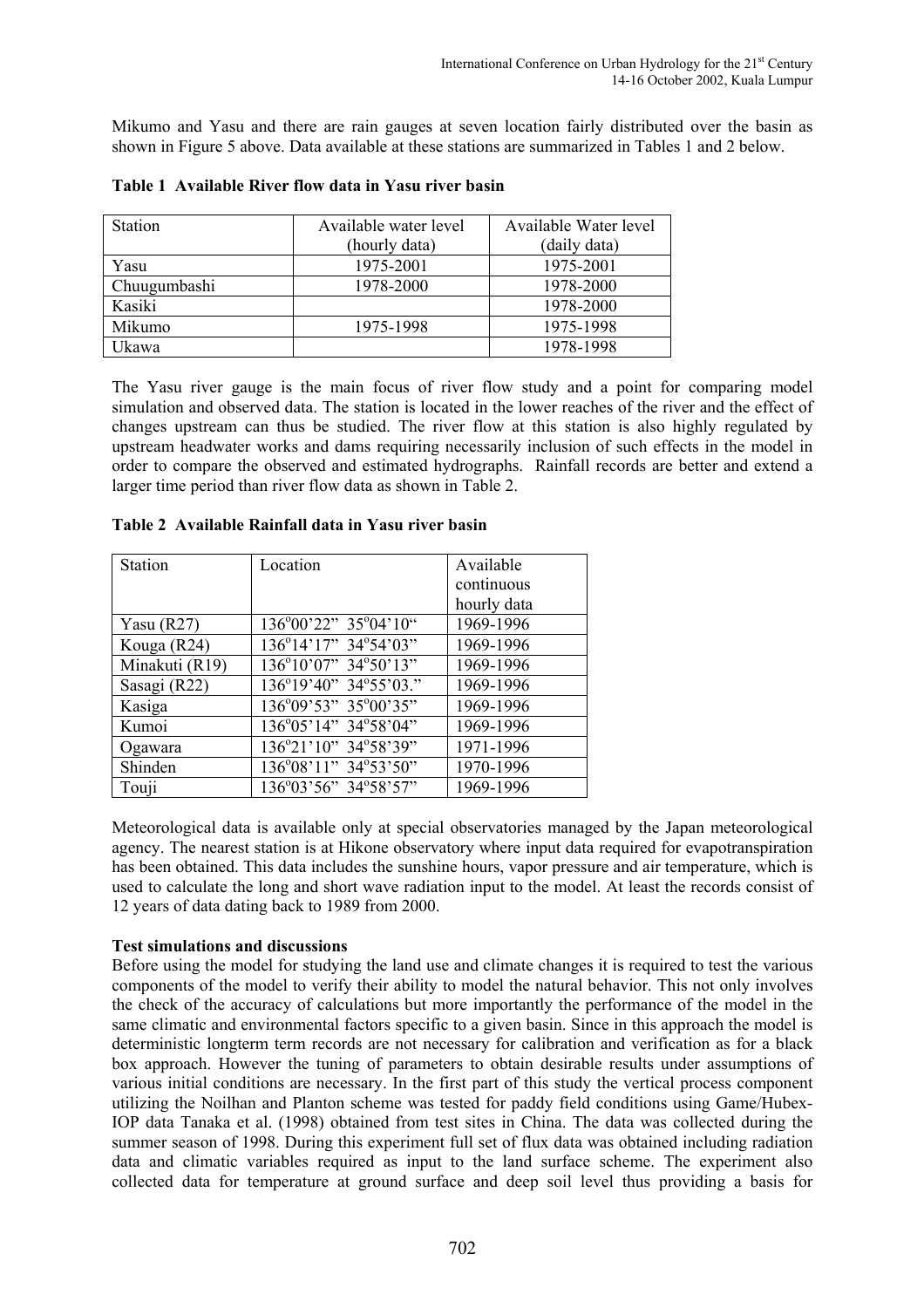comparing the results of the model with observation data at site. A total of 17 days of hourly data was used in this study for simulation of surface energy balance and compare with the observation data to check the applicability of the scheme under paddy field conditions. Figure 6a to 6d presents the results of this simulation. In this simulation hourly net, latent, sensible and ground heat flux outputs from the model are made and compared to observed values. Soil parameters obtained from literature were used and vegetation parameters including solar foliage shielding factor (*veg*) were chosen to yield the best representation of the observed fluxes. The net radiation (Figure 6a) was found to be the easiest to reproduce since it has the minimum dependence on soil and vegetation parameters. The pattern and magnitude of the estimated flux agrees quite well with the observations. The latent heat estimates (Figure 6b) could not be reproduced reasonably well except for a proper estimate of the solar foliageshielding factor (*veg*). In this case a value as low as 0.4 was found to be the most suitable for reproducing the observed fluxes in the paddy field site. A combination of this low value of foliage shielding factor and saturation conditions in the soil layers throughout the simulation period enabled the scheme to give good estimates of net radiation, latent and ground heat fluxes comparable to results of studies in sites with different land cover such as cropland and forests. It was thought earlier that this scheme might need some modifications like those reported by Woskin *et al.* (2001) for Sib model to reproduce observed fluxes in paddy field conditions. However the results of this study does not indicate the need for such modifications. The fact that a low foliage shielding factor gives good results in paddy field environment follows from the fact that more evaporation is expected from the water covered ground in the paddy field than from transpiration. Estimated surface temperature was found to be at least  $6^{\circ}$ C to  $7^{\circ}$ C too higher than observed values and highly dependent on the initially specified temperature. This however was found to be necessary to maintain a good partition of the net radiation at the surface into latent sensible and ground heat flux. The diurnal variation pattern and magnitude of sensible heat flux (Figure 6c) deviated much from the observations. The deviation however does not seem to affect the rest of fluxes as it constituted only a small fraction of the net radiation ranging from -40 to 40  $w/m^2$ . This range is considered to be within the range of measurement errors. The ground heat flux (Figure 6d) was also found to match well with the observations. Since this scheme can easily utilize operational meteorological data it is recommended for incorporating into distributed hydrological model to provide a better-estimated input.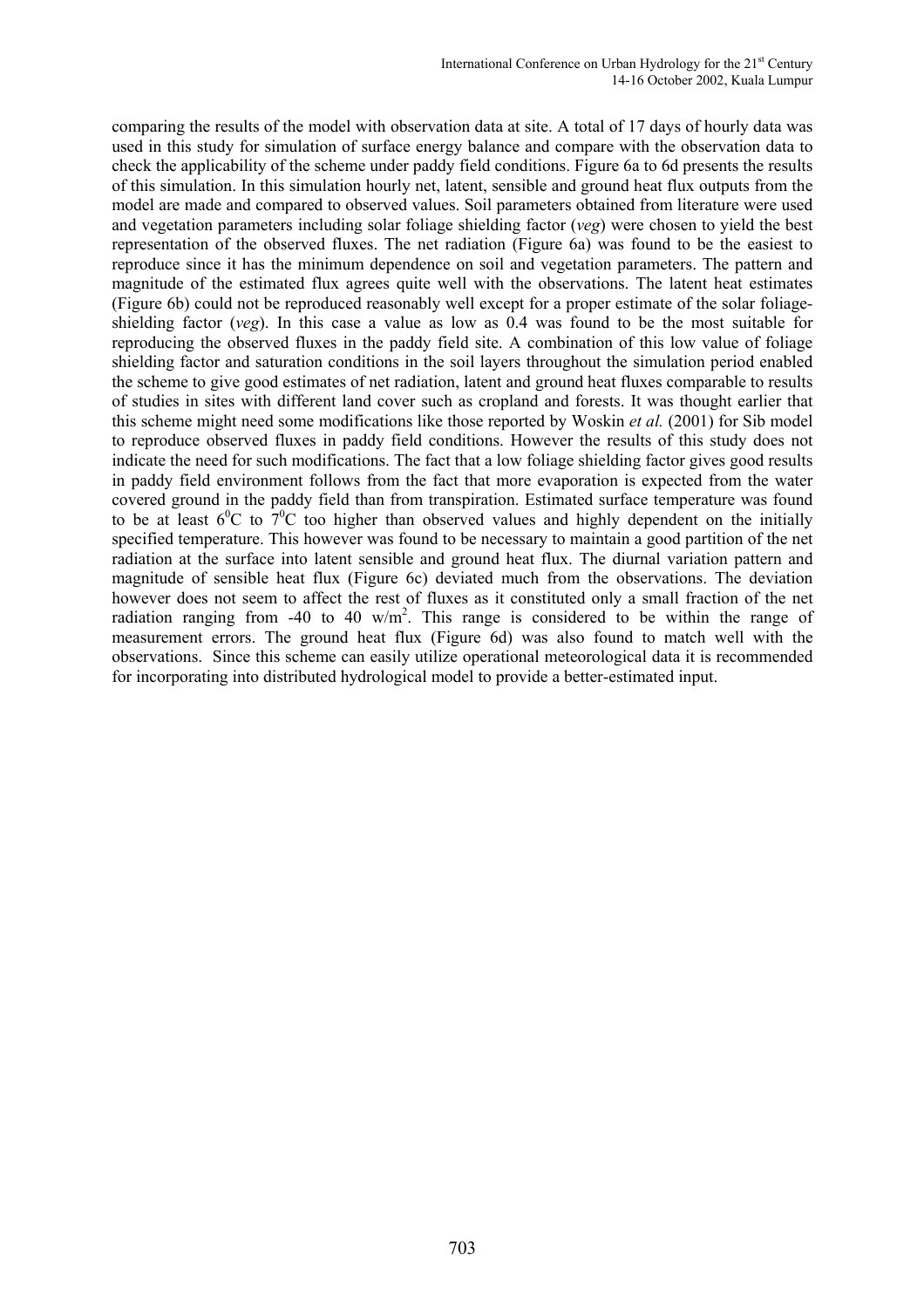International Conference on Urban Hydrology for the 21<sup>st</sup> Century 14-16 October 2002, Kuala Lumpur



Figure 6: Diurnal variations of simulated and observed surface fluxes for paddy field conditions W/m2

#### **CONCLUSIONS AND FURTHER WORKS**

This study has developed a hydrological model for Yasu River basin using the object-oriented approach that defines physical structures and processes by objects, which are linked with specific rules to simulate flow at catchment's level. The digital elevation model has been used to define the connection of flow routing objects. The Noilhan and Planton land surface parameterization proposed for calculation of evapotranspiration at grid-cell size in order to generate the net rainfall input to the runoff routing model has been tested using data from similar climatic condition. Test results shows that the scheme can be applied with dependable results for this purpose.

Specifically the results of this study indicate that

- The land parameterization scheme of the Noilhan and Planton (1989) can used be in swampy areas or paddy fields without necessarily having to modify the structure of the scheme making it more complex provided the right conditions are specified during simulation.
- In order to estimate properly the evaporation losses from paddy field, a low value of solar foliage shielding factor *veg* have to be specified despite the fact that paddy crop seems to cover the whole ground suggesting a high value for this parameter.
- The representation of the basin's physical processes and structures as objects interacting with each other in the simulation process is suggested as the best way of including man made effects such as dams and diversions to hydrological models.

The next work in this study is to apply the proposed parameterization scheme to the whole of Yasu basin and use the calculated net rainfall to simulate river discharge. It is expected that a continuous simulation with real land use data as represented by leaf area Index and albedo in the Noilhan and Planton scheme used evapotranspiration calculations will give clue to the effect of land use changes on the river flow.